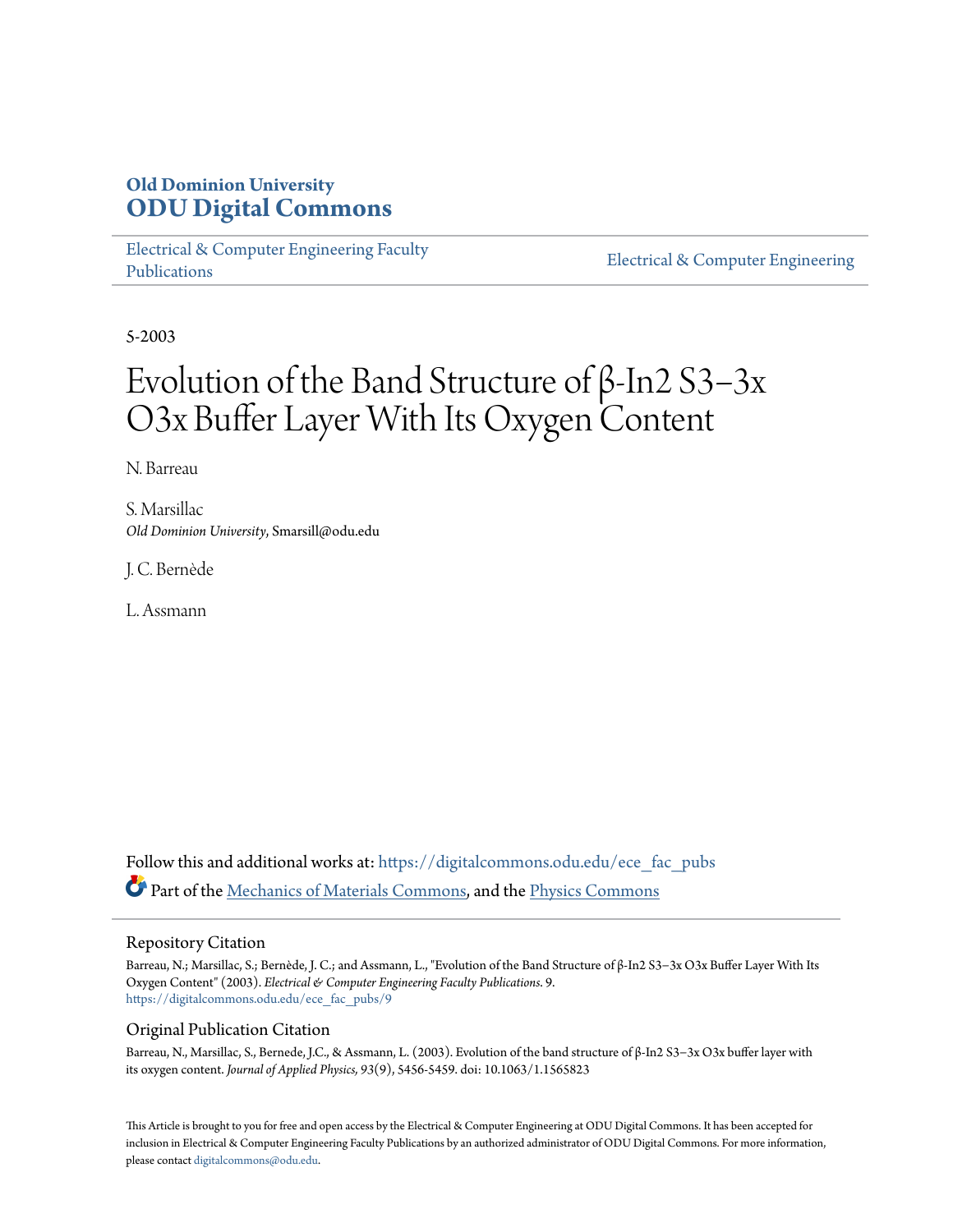



## **Evolution of the band structure of β- In 2 S 3−3x O 3x buffer layer with its oxygen content**

[N. Barreau](http://scitation.aip.org/search?value1=N.+Barreau&option1=author), [S. Marsillac,](http://scitation.aip.org/search?value1=S.+Marsillac&option1=author) [J. C. Bernède](http://scitation.aip.org/search?value1=J.+C.+Bern�de&option1=author), and [L. Assmann](http://scitation.aip.org/search?value1=L.+Assmann&option1=author)

Citation: [Journal of Applied Physics](http://scitation.aip.org/content/aip/journal/jap?ver=pdfcov) **93**, 5456 (2003); doi: 10.1063/1.1565823 View online: <http://dx.doi.org/10.1063/1.1565823> View Table of Contents: <http://scitation.aip.org/content/aip/journal/jap/93/9?ver=pdfcov> Published by the [AIP Publishing](http://scitation.aip.org/content/aip?ver=pdfcov)

**Articles you may be interested in**

[Charge neutrality levels, barrier heights, and band offsets at polar AlGaN](http://scitation.aip.org/content/aip/journal/apl/107/9/10.1063/1.4930026?ver=pdfcov) Appl. Phys. Lett. **107**, 091603 (2015); 10.1063/1.4930026

[Properties of reactively sputtered oxygenated cadmium sulfide \(CdS:O\) and their impact on CdTe solar cell](http://scitation.aip.org/content/avs/journal/jvsta/33/2/10.1116/1.4903214?ver=pdfcov) [performance](http://scitation.aip.org/content/avs/journal/jvsta/33/2/10.1116/1.4903214?ver=pdfcov)

J. Vac. Sci. Technol. A **33**, 021203 (2015); 10.1116/1.4903214

[Band offsets of n-type electron-selective contacts on cuprous oxide \(Cu2O\) for photovoltaics](http://scitation.aip.org/content/aip/journal/apl/105/26/10.1063/1.4905180?ver=pdfcov) Appl. Phys. Lett. **105**, 263901 (2014); 10.1063/1.4905180

[Electrical transport and Al doping efficiency in nanoscale ZnO films prepared by atomic layer deposition](http://scitation.aip.org/content/aip/journal/jap/114/2/10.1063/1.4813136?ver=pdfcov) J. Appl. Phys. **114**, 024308 (2013); 10.1063/1.4813136

[Optical, structural, and chemical properties of flash evaporated In 2 S 3 buffer layer for Cu \( In , Ga \) Se 2 solar](http://scitation.aip.org/content/aip/journal/jap/108/7/10.1063/1.3490624?ver=pdfcov) [cells](http://scitation.aip.org/content/aip/journal/jap/108/7/10.1063/1.3490624?ver=pdfcov)

J. Appl. Phys. **108**, 074904 (2010); 10.1063/1.3490624



 [This article is copyrighted as indicated in the article. Reuse of AIP content is subject to the terms at: http://scitation.aip.org/termsconditions. Downloaded to ] IP: 128.82.253.83 On: Fri, 08 Jan 2016 00:45:51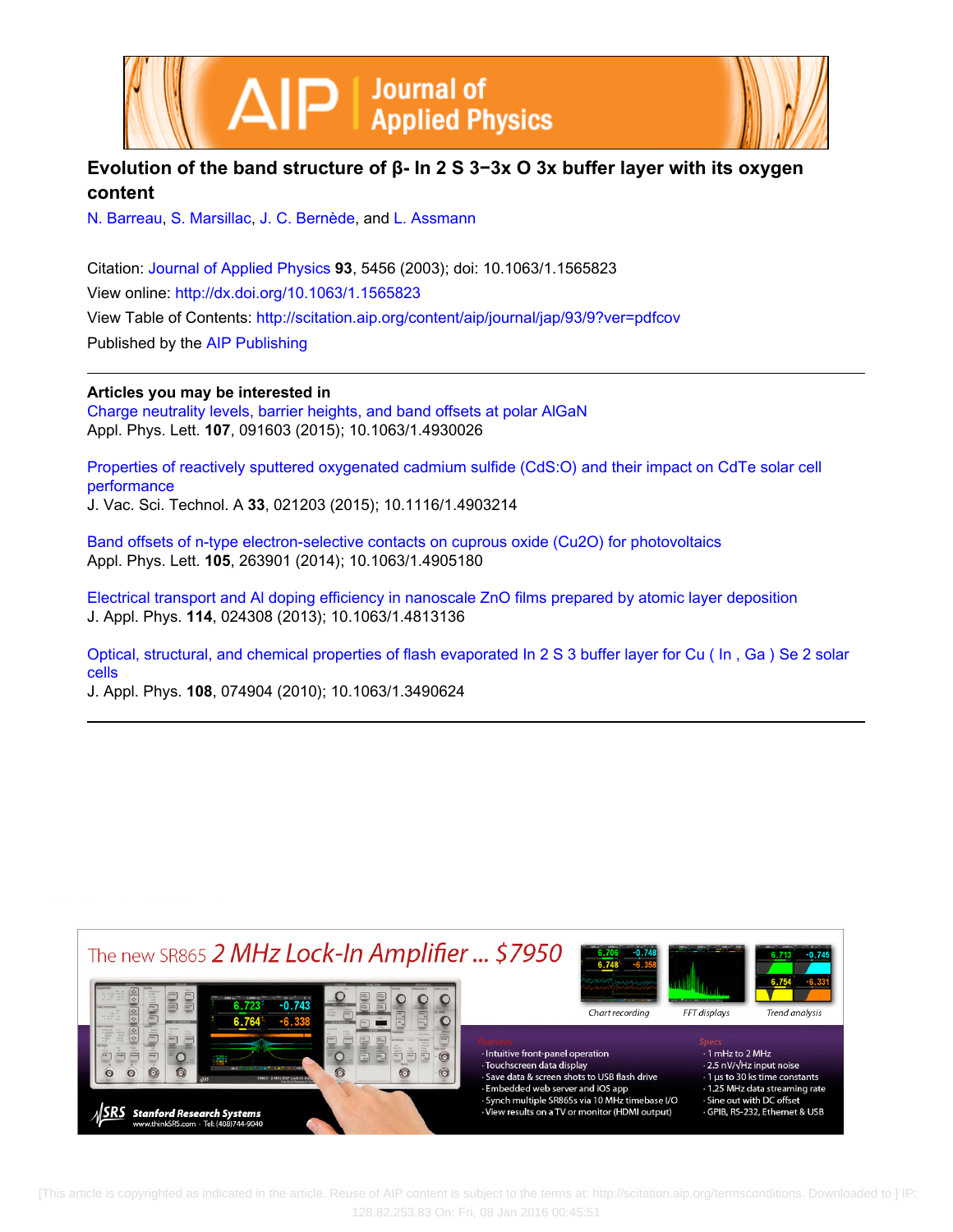# **Evolution of the band structure of**  $\beta$ **-** $\ln_2$ **S<sub>3-3x</sub>O<sub>3x</sub> buffer layer with its oxygen content**

N. Barreau, S. Marsillac, J. C. Bernède,<sup>a)</sup> and L. Assmann

*LPSE, Faculte´ des Sciences et des Techniques, Universite´ de Nantes, 2 rue de la Houssinie`re, BP 92208, 44322 Nantes Cedex 3, France*

(Received 21 October 2002; accepted 14 February 2003)

The evolution of the band structure of  $\beta$ -In<sub>2</sub>S<sub>3-3*x*</sub>O<sub>3*x*</sub> (BISO) thin films grown by physical vapor deposition, with composition  $x$ , is investigated using x-ray photoelectron spectroscopy. It is shown that the energy difference between the valence-band level and the Fermi level remains nearly constant as the optical band gap of the films increases. As a consequence, the difference between the conduction band level and the Fermi level increases as much as the optical band gap of the films. The calculation of the electronic affinity  $\chi$  of the BISO thin films shows that it decreases linearly from 4.65 to 3.85 eV when *x* varies from 0 to 0.14. This will facilitate fabrication of efficient Cu(InGa)Se<sub>2</sub>-based solar cells having different absorber layer band gap. © 2003 American *Institute of Physics.* [DOI: 10.1063/1.1565823]

#### **I. INTRODUCTION**

Knowledge of the band structure of semiconductors is essential for their understanding and improvement of solar cells since the transport properties can depend on interface characteristics: potential barrier height, interfaces states, and band discontinuities. In the present work, we will focus on chalcopyrite thin-film-based solar cells. For cells with  $Cu(In, Ga)Se<sub>2</sub>$  absorber and CdS buffer layers, photovoltaic conversion efficiencies exceeding 18% have been achieved.<sup>1</sup> It has been shown that such high conversion efficiencies are facilitated in part due to a minimal conduction band offset between  $Cu(In, Ga)Se<sub>2</sub>$  and CdS.<sup>2</sup> However, from the environmental safety point of view in manufacturing settings, it would be preferable to substitute the CdS buffer layer by a different, Cd-free, material. One goal in developing such a buffer layer is to obtain minimal band offsets with absorber layers of different band gap. Moreover, the efficient CdS buffer layers are deposited onto the absorber by chemical bath deposition (CBD), whereas the other layers constituting the solar cells are grown following vacuum processes. In order to improve the large scale production of such solar cells, it would also be preferable to deposit the buffer layer by a vacuum process.

We have shown in a previous work that polycrystalline *n*-type  $\beta$ -In<sub>2</sub>S<sub>3-3*x*</sub>O<sub>3*x*</sub> (BISO) thin films can be grown at 200 °C by physical vapor deposition  $(PVD)$ .<sup>3</sup> The most interesting property of these films is that their direct optical band gap linearly increases from 2.10 to 2.90 eV when *x* varies from 0 (pure  $\beta$ -In<sub>2</sub>S<sub>3</sub>) to 0.14. We have fabricated  $Cu(In, Ga)Se<sub>2</sub>$ -based solar cells with a 2.90-eV BISO films and efficiencies higher than 10% have been reached.<sup>4</sup>

In this work, the evolution of the conduction and valence band levels when the optical band gap of the films increases is investigated. The results obtained are discussed first in terms of  $\beta$ -In<sub>2</sub>S<sub>3-3*x*</sub>O<sub>3*x*</sub> intrinsic property, then in terms of its application as buffer layer in  $Cu(InGa)Se<sub>2</sub>$ -based solar cell.

#### **II. EXPERIMENTAL PROCEDURE**

#### **A. The semi-direct XPS technique**

The method used in the present study to estimate the valence band discontinuity is known as the semidirect x-ray photoelectron spectroscopy  $(XPS)$  technique.<sup>5–10</sup> In order to determine the evolution of the band structure of the BISO thin films versus  $x$ , the evolution of the valence band discontinuity  $\Delta E_n$  at the interface  $n^+$ -SnO<sub>2</sub> /*n*-BISO has been studied. Since  $SnO<sub>2</sub>$  is a highly degenerated semiconductor, its bands remain flat, and the entire band bending at the interface  $n^+$ -SnO<sub>2</sub>/*n*-BISO is located in the resistive BISO film.<sup>5</sup> The semidirect method consists of first measuring the In 4*d* and Sn 4*d* core levels as well as the valence band maximum (VBM)  $E_v$  of the BISO and SnO<sub>2</sub>, respectively. These values can be measured by XPS acquisitions on each kind of film deposited onto a glass substrate. The position of the In 4*d* and Sn 4*d* core levels is then determined at the interface of the heterostructure  $n^+$ -SnO<sub>2</sub>/n-BISO. These last values are obtained from XPS acquisitions on the bilayer glass/ $SnO<sub>2</sub>/BISO$  with a very thin BISO film, typically 2 nm. The valence band discontinuity  $\Delta E_v$ , at the heterostructure interface can be calculated as

$$
\Delta E_v = (E_{\text{Sn 4d}} - E_v_{\text{SnO}_2}) - (E_{\text{In 4d}} - E_v_{\text{ BISO}}) - \Delta E_{\text{CL}},
$$
\n(1)

where  $\Delta E_{CL} = E_{i\text{-Sn 4d}} - E_{i\text{-In 4d}}$  (difference between Sn 4*d* and In 4*d* at the interface SnO<sub>2</sub>/BISO),  $E_{\text{Sn}}4d$  and  $E_{\text{In}}4d$  are the binding energies in the bulk of  $SnO<sub>2</sub>$  and BISO, respectively, and  $E_{vSnO_2}$  and  $E_{vBISO}$  are the valence band maximums in the bulk of  $SnO<sub>2</sub>$  and BISO, respectively. The conduction band discontinuity  $\Delta E_c$  can then be deduced from

$$
\Delta E_c = \Delta E_v - E_g \text{ BISO} + E_g \text{SnO}_2,\tag{2}
$$

 [This article is copyrighted as indicated in the article. Reuse of AIP content is subject to the terms at: http://scitation.aip.org/termsconditions. Downloaded to ] IP: 128.82.253.83 On: Fri, 08 Jan 2016 00:45:51

<sup>&</sup>lt;sup>a)</sup>Electronic mail: jean-christian.bernede@physique.univ-nantes.fr  $\Delta E_c = \Delta E_v$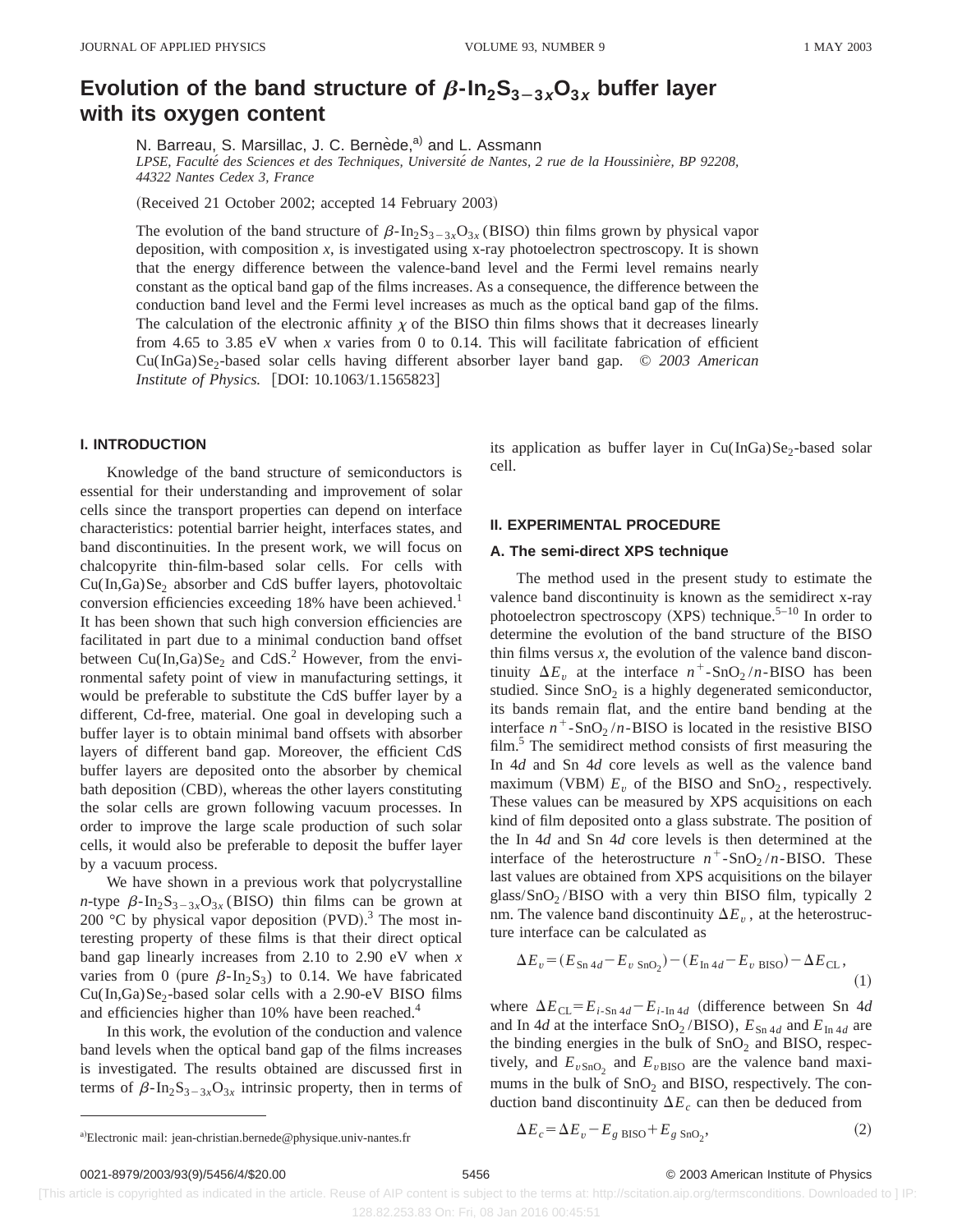|                              | Glass/SnO <sub>2</sub>     |                              |                                  | Glass/BISO                 |                             |                                  | Glass/ $SnO2$ /BISO  |                       |                                |
|------------------------------|----------------------------|------------------------------|----------------------------------|----------------------------|-----------------------------|----------------------------------|----------------------|-----------------------|--------------------------------|
| $E_{g \text{ BISO}}$<br>(eV) | $E_{\text{Sn} 4d}$<br>(eV) | $E_{v \text{ }SD_2}$<br>(eV) | $E_{\text{Sn }4d} - E_v$<br>(eV) | $E_{\text{In }4d}$<br>(eV) | $E_{v\text{ BISO}}$<br>(eV) | $E_{\text{In }4d} - E_v$<br>(eV) | $E_{i-1n4d}$<br>(eV) | $E_{i-Sn 4d}$<br>(eV) | $\Delta E_{\text{CI}}$<br>(eV) |
| 2.10                         | 27.10                      | 3.50                         | 23.60                            | 18.65                      | 1.50                        | 17.15                            | 18.60                | 26.90                 | 8.30                           |
| 2.50                         |                            |                              |                                  | 18.60                      | 1.50                        | 17.10                            | 18.60                | 26.95                 | 8.35                           |
| 2.90                         |                            |                              |                                  | 18.55                      | 1.50                        | 17.05                            | 18.60                | 27.00                 | 8.40                           |

TABLE I. XPS binding energies of the core levels and VBM of  $SnO<sub>2</sub>$  and BISO, and the  $SnO<sub>2</sub>/BISO$  interface.

where,  $E_{g \text{ BISO}}$  and  $E_{g \text{ Sno}_2}$  are the optical band gaps of the BISO and  $SnO<sub>2</sub>$  films, respectively. These values were determined by spectrophotometer measurements.<sup>3</sup> A band bending effect may affect the XPS spectra in the XPS probing region and thus varies  $\Delta E_{\text{CL}}$ . However, when the dopant density is low, the surface band bending of the upper layer can be neglected in the XPS probing region. $6$  In current work, the BISO thin films are highly resistive and it can be estimated that their density carrier is lower than  $5 \times 10^{16}$  cm<sup>-3</sup>, which is sufficiently low to neglect the band bending effect. The accuracy of this indirect method has been discussed by Chichibu *et al*. <sup>7</sup> and Hashimoto *et al*. <sup>6</sup> The XPS data acquisitions have been performed using the Mg  $K_{\alpha}$  line as an x-ray source with a Leybold–Heraeus spectrometer (LHS 12) at the University of Nantes, CNRS. After subtraction of the background by the Shirley method, $9$  the core level energy position was defined to be the center of the peak width at half of the peak height, which made it unnecessary to resolve the splitting of the relatively narrow Sn 4*d* and In 4*d* levels to obtain high precision peak position.<sup>10</sup> The accuracy of each measurement is estimated to be  $\pm 0.05$  eV.

#### **B. Thin-film growth**

The process used to grow the BISO thin film has previously been reported<sup>3</sup> and will only be shortly described here. The process consists first of the deposition of indium and sulfur onto substrates where temperature is  $T_s (20 \degree \text{C} \leq T_s)$ <200 °C). These structures are then annealed *in-situ* at 200 °C for 30 min. The oxygen content of the films  $(x)$  depends on the temperature  $T<sub>s</sub>$  during the deposition process: the higher the  $T_s$ , the smaller the *x*. The values of *x* have been measured by microprobe analysis. The oxygen content of the BISO thin films and therefore their optical band gap  $(E_g)$  increases from 2.10 to 2.90 eV when *x* varies from 0 to  $0.14.<sup>3</sup>$ 

The substrates used were soda-lime glass and  $SnO<sub>2</sub>$ coated, provided by SOLEMS.<sup>11</sup> The electrical conductivity of the *n*-type  $\text{SnO}_2$  layer is  $10^2 \text{ S cm}^{-1}$  and the carrier density is  $n=10^{20}$  cm<sup>-3</sup>. The optical band gap of these films is 3.90 eV. Before the deposition, the soda-lime glass substrates have been chemically cleaned as previously reported; $^{11}$  however the  $SnO<sub>2</sub>$  -coated glass substrates have been cleaned as follows: ultrasonification with acetone, then treatment at 80 °C with a  $H_2O:H_2O_2(30\%)$ : N $H_4(25\%)$  solution (5:1:1), finished by rinsing with distilled water.

#### **III. RESULTS AND DISCUSSION**

BISO films with different band gaps were deposited onto soda-lime glass and  $SnO<sub>2</sub>$ -coated glass substrates:  $E_g$ =2.10 eV (*x*=0),  $E_g$ =2.50 eV (*x*=0.07), and  $E_g$  $=$  2.90 eV ( $x=0.14$ ). The measured binding energies of the different In 4*d* and Sn 4*d* core levels and the VBM are summarized in Table I. The absolute value of the energy has been corrected using the C 1s signal (C  $1s = 284.80 \text{ eV}$ ). Figure  $1(a)$  plots the spectrum obtained from the heterointerface SnO2 /BISO in the case of a 2.10-eV thin film. Both In 4*d* and Sn 4*d* peaks are present on the spectrum, indicating that the measurement effectively occurs at the interface. Figure  $1(b)$  shows the XPS valence band spectrum for a 2.10-eV film deposited onto glass substrate; the measurement of the VBM by linear extrapolation of the leading edge is illustrated. From the measurements summarized in Table I, the value of  $\Delta E_v$  has been calculated following Eq. (1) for each kind of BISO thin film (see Table II). The calculated values of  $\Delta E_v$  are similar for all, suggesting that the substitution of sulphur atoms by oxygen atoms in the crystalline matrix of  $\beta$ -In<sub>2</sub>S<sub>3</sub> has only a small influence on the position of the valence band level of the material.



FIG. 1. (a) Illustration of the measurement of  $\Delta E_{CL}$ : XPS spectrum at the interface  $SnO<sub>2</sub> / BISO$  (case of a 2.10-eV BISO film). (b) Measurement of the VBM by linear extrapolation of the leading edge of the valence band XPS spectrum (case of a 2.10-eV BISO film).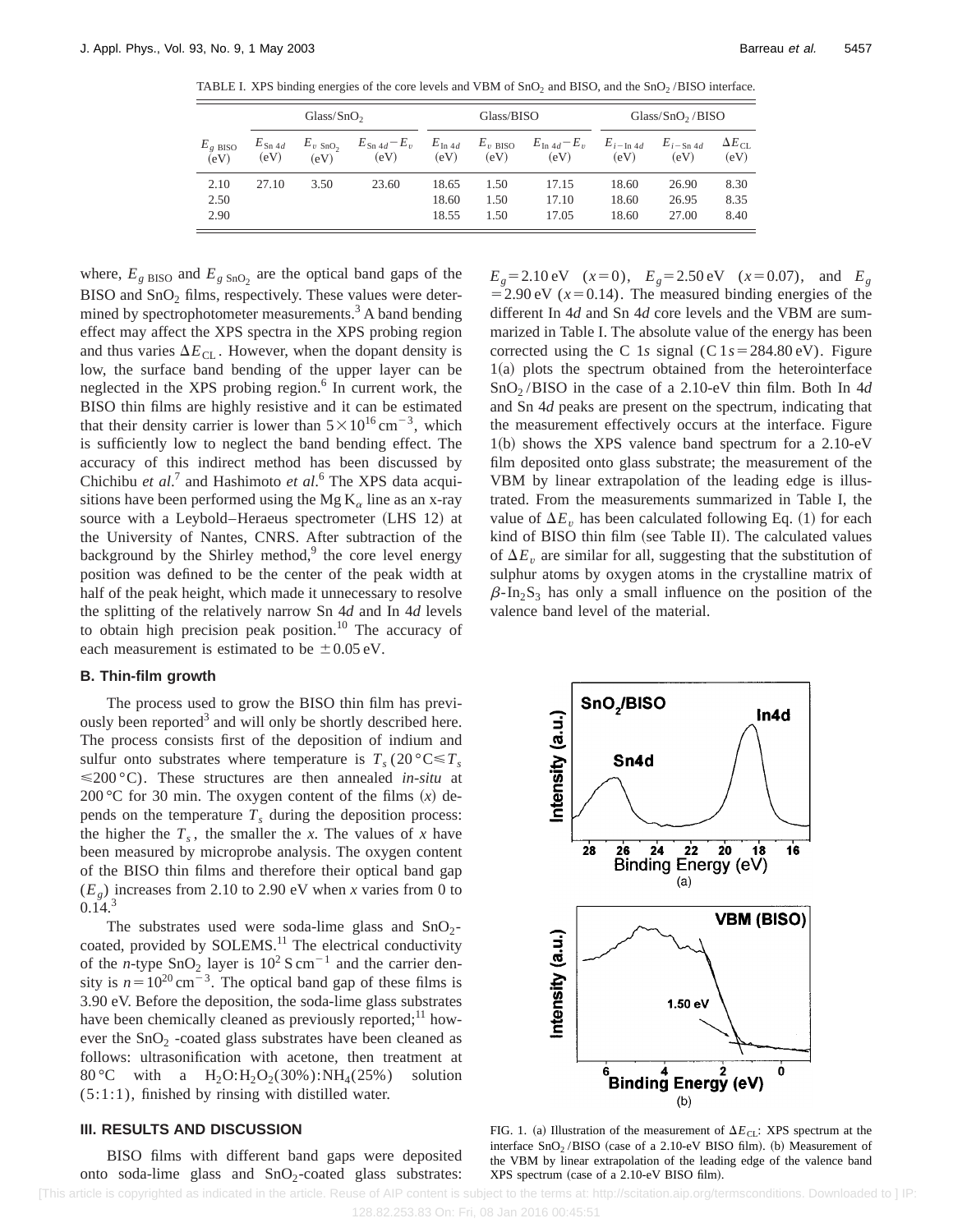TABLE II. Values of the valence band  $(\Delta E_v)$  and conduction band  $(\Delta E_c)$ discontinuities at the interface  $\text{SnO}_2$ /BISO and of the electronic affinity  $(\chi)$ of the BISO.

| $E_{\rm g\ BISO}$ (eV) | $\Delta E_v$ (eV) | $\Delta E_c$ (eV) | $\chi$ (eV) |
|------------------------|-------------------|-------------------|-------------|
| 2.10                   | $-1.85$           | $-0.05$           | 4.65        |
| 2.50                   | $-1.85$           | $-0.45$           | 4.25        |
| 2.90                   | $-1.85$           | $-0.85$           | 3.85        |

Robles *et al*. <sup>12</sup> have shown that the sulphur orbitals participate in both conduction and valence bands of  $\beta$ -In<sub>2</sub>S<sub>3</sub>. On another hand, Matar *et al*. <sup>13</sup> have shown that the oxygen orbitals also contribute to both conduction and valence bands of  $\beta$ -In<sub>2</sub>O<sub>3</sub>. Therefore, in the case of an increase of the optical band gap due to an electronic effect, both valence and conduction bands should shift, contrary to what we observed. Robles *et al*. have also shown that the compression of the  $\beta$ -In<sub>2</sub>S<sub>3</sub> lattice induces an increase in its optical band gap. In the case of the BISO thin films, we have observed that the introduction of oxygen, substituted for sulphur in the crystalline matrix of  $\beta$ -In<sub>2</sub>S<sub>3</sub>, induces a decrease of its lattice parameters.<sup>3</sup> From these results, it seems that the increase of the optical band gap of the BISO thin films with  $x$  is not due to the presence of oxygen orbitals, but instead is simply due to the decrease of the lattice parameter induced by its introduction.

The value of the conduction band discontinuity  $\Delta E_c$  for each film studied has been calculated from Eq.  $(2)$ , and the values are reported in Table II. With  $\Delta E<sub>v</sub>$  being constant, one can see that  $\Delta E_c$  increases linearly with *x*. A schematic energy-level diagram of the calculated BISO films band structure is shown in Fig. 2.

Because  $\text{SnO}_2$  is a degenerated *n*-type semiconductor, its Fermi level is very close to its conduction band minimum.<sup>5</sup>



FIG. 2. Schematic energy-level diagram of  $SnO<sub>2</sub>$  and BISO (the values are in eV): (a)  $E_g = 2.10 \text{ eV}$ ,  $x=0$ ; (b)  $E_g = 2.50 \text{ eV}$ ,  $x=0.07$ ; (c)  $E_g = 2.90 \text{ eV}$ ,  $x=0.14$ .



FIG. 3. Evolution of the electronic affinity difference  $\chi$ (CuIn<sub>0.7</sub>Ga<sub>0.3</sub>Se<sub>2</sub>)  $-\chi(BISO)$  versus the optical band gap of the BISO. The value for CBD-CdS is also reported.

Therefore, it can be assumed that its electronic affinity is equal to its work function. The variation of the work function of a conductive oxide with its surface treatment has been extensively studied. $14,15$  It has been shown that treatment with hydrogen peroxide, the process used here, leads to work function, that is, electronic affinity, of  $4.70 \pm 0.20$  eV.<sup>14</sup> We will therefore use this value later in the discussion. The electronic affinity  $\chi$  of the BISO films is then calculated by

$$
\chi(BISO) = \chi(SnO_2) - |\Delta E_c|.
$$
 (3)

Similarly to  $\Delta E_c$ ,  $\chi$  (BISO) varies linearly with *x*. It decreases from 4.65 to 3.85 eV when *x* increases from 0 to 0.14.

The conduction band offset between the absorber and the buffer layer is an important parameter influencing conversion efficiency of solar cells. Minemoto *et al*. <sup>16</sup> have shown that for  $Cu(InGa)Se<sub>2</sub>$ -based solar cells, the conduction band offset  $[\chi$  (absorber) –  $\chi$  (buffer)] must theoretically be between 0 and 0.40 eV to achieve high-efficiency devices. The electronic affinity of  $Cu(In_{1-v}Ga_v)Se_2$  can be calculated versus  $y$ <sup>16</sup>. For the best cells,<sup>1</sup> as for the cells realized with BISO as buffer layer, *y* is close to 0.3, corresponding to an electronic affinity  $\chi$  of about 4.25 eV. The evolution of the electronic affinity difference,  $\chi$ (CuIn<sub>0.7</sub>Ga<sub>0.3</sub>Se<sub>2</sub>) –  $\chi$ (BISO), versus the optical band of the BISO thin film is reported in Fig. 3. One can observe in this figure that the conduction band offset between BISO and  $\text{CuIn}_{0.7}\text{Ga}_{0.3}\text{Se}_2$  is well adapted when the optical band gap of the BISO thin film is between 2.50 and 2.90 eV. The value for the CBD-CdS buffer layer is also reported. Its electronic affinity corresponds to a 2.70-eV BISO film. The interests in such Cd-free BISO buffer layers compared to CdS are that they are grown by PVD (vacuum process). It is speculated if the conduction band offset between  $Cu(In, Ga)Se<sub>2</sub>$  and buffer layer is a limiting factor in solar cells efficiency, then comparable efficiency should be obtained with BISO. Experiments comparing these different buffer layers are presently under way. Furthermore, for the same conduction band offset  $(0.20 \text{ eV})$ , BISO films should induce less absorption losses in the blue region due to their wider band gap.

However, the efficiencies reached with a wide band gap  $Cu(InGa)Se<sub>2</sub>$  absorber (that is,  $Ga/(Cu+Ga)$  larger than 0.5), are lower than the theoretically expected values. One of